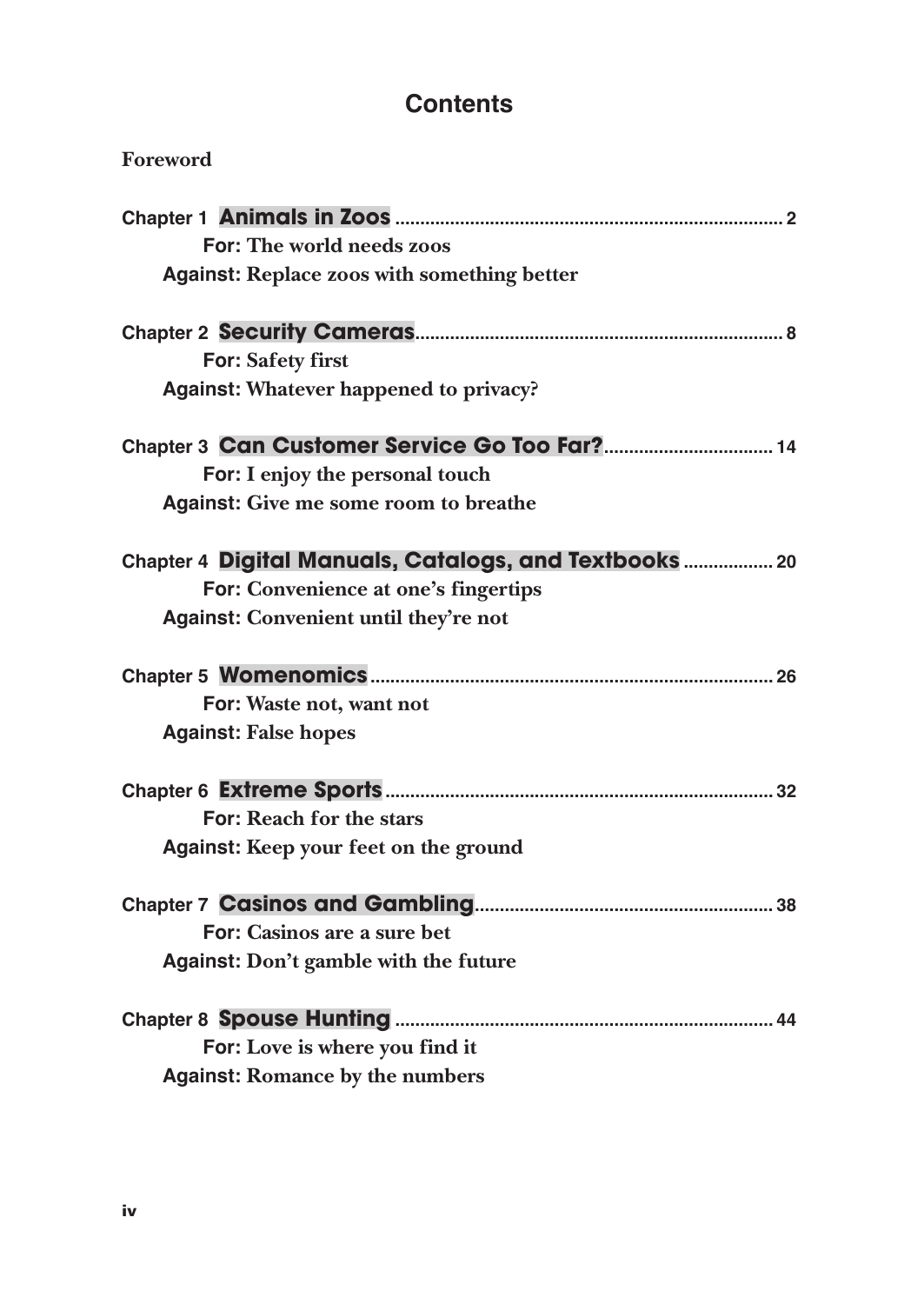| For: To infinity, and beyond                   |  |
|------------------------------------------------|--|
| Against: There's no place like home            |  |
|                                                |  |
| For: We are the world                          |  |
| <b>Against: Trapped by the past</b>            |  |
|                                                |  |
| For: Road to the future                        |  |
| <b>Against: Dead-end street</b>                |  |
|                                                |  |
| For: Justice by the people, for the people     |  |
| Against: Amateur justice is no justice         |  |
|                                                |  |
| <b>For: Smart move</b>                         |  |
| <b>Against: Recipe for disaster</b>            |  |
|                                                |  |
| For: Never give up                             |  |
| Against: When enough is enough                 |  |
|                                                |  |
| For: You can count on statistics               |  |
| Against: Take the numbers with a grain of salt |  |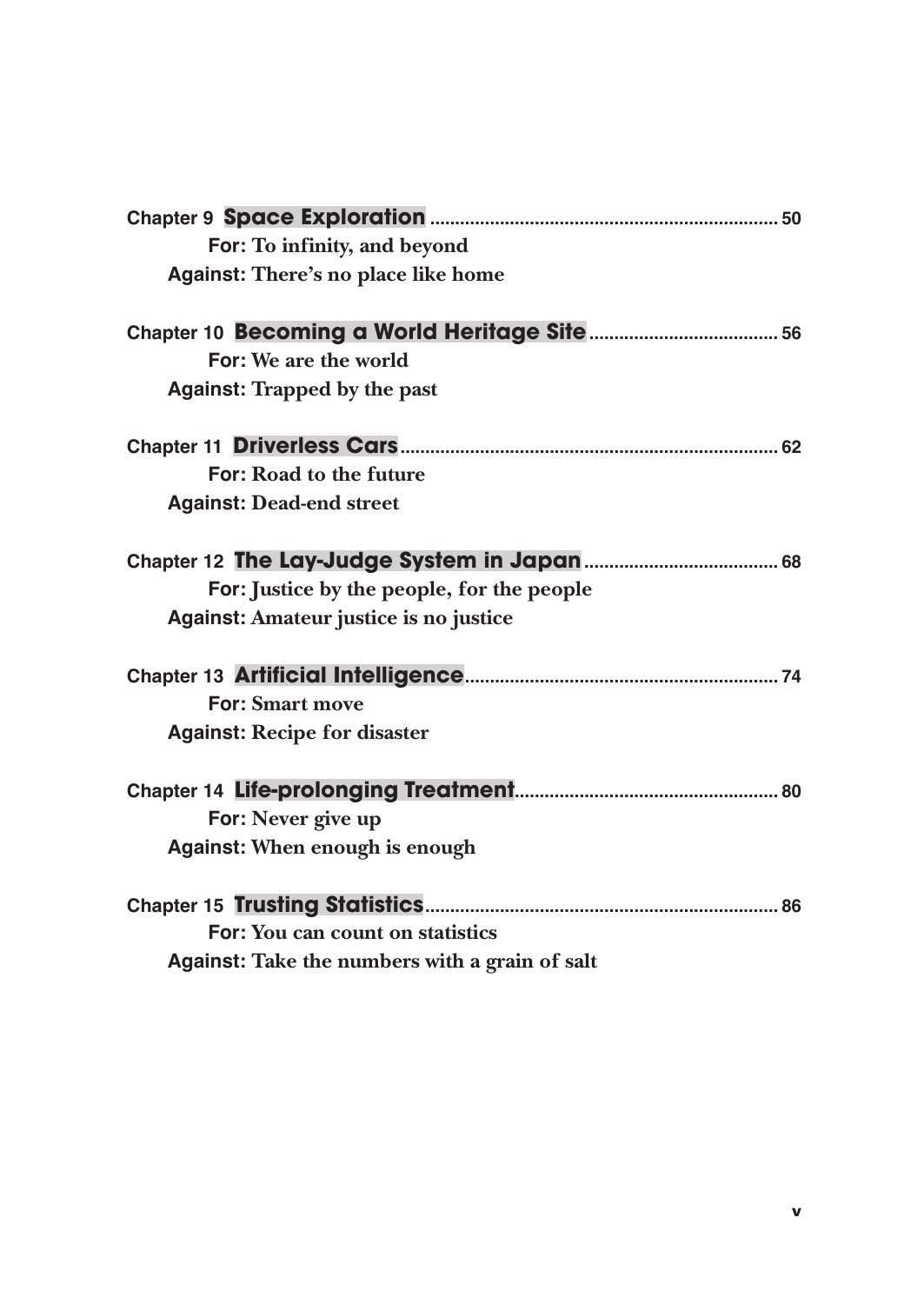# **Animals in Zoos**

#### **The world needs zoos** &

**For**

 $\int_{\text{DIG}}$ **Track 2**

> **Track 3**

> **Track 4**

There is no doubt that zoos can still play an important role in today's world both by educating people about animals and by conducting scientific research. Zoos provide us with a way to enrich our experience while increasing our knowledge of the world around us.

It goes without saying that zoos give people a chance to see animals 5 they would never seen in everyday life. Lions roam the zoos of Japan and penguins can be found swimming in animal parks in Florida. The experience of seeing these amazing animals encourages people to take a deeper interest in nature, and that can only be a good thing. They say that one picture is worth a thousand words, and in the same way, a single 10 encounter with a living animal in a zoo is worth a thousand photographs in any book or magazine.

Furthermore, zoos these days often place their animals in naturalistic settings. This allows visitors to see how animals really live in the wild, and the animals themselves are protected and cared for. In other words, zoos 15 benefit animals as well as people. One notable success has been at Ueno Zoo in Tokyo, where gorillas have been able to give birth naturally in stress-free surroundings. Modern zoos and wildlife parks can hardly be considered animal prisons.

Some people seem to think that researchers at zoos conduct cruel 20experiments on the animals. In fact, much of the research that goes on in zoos is meant to find ways to protect endangered species and increase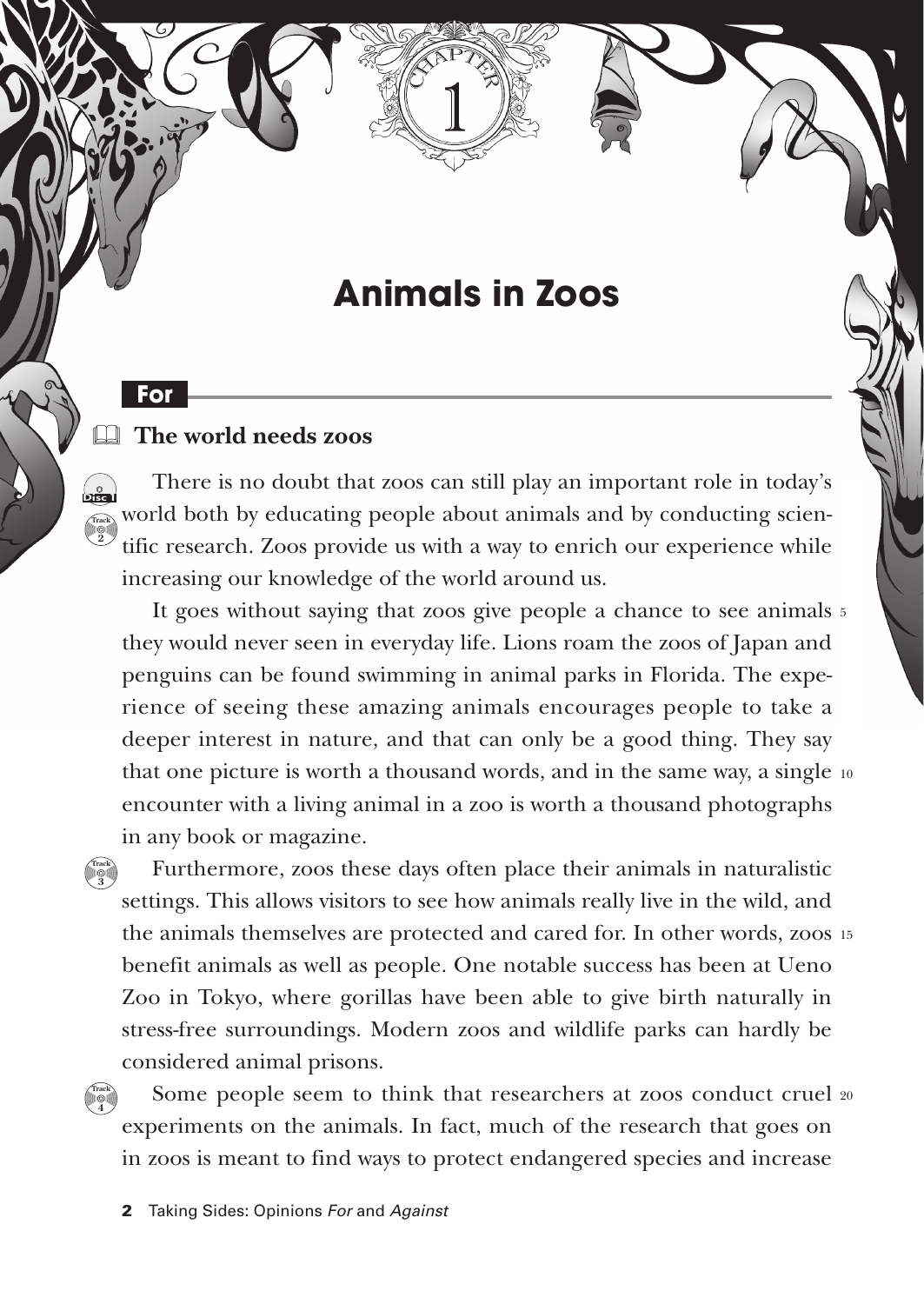wildlife populations. Researchers spend countless hours observing animal behavior to learn how they can improve animal habitats. Many zoos have "lending" programs for mating their animals with animals in other zoos. Building zoos and charging for admission makes it possible to support these important activities.

**Track 5**

Is it really better to leave animals where they are so that they can be killed for sport or profit? Do we want to let economic development destroy the natural habitats of wild animals, guaranteeing their extinction by denying them a place to live? A world without zoos might end up being a world without any wild animals at all.

 **Notes roam:** 歩き回る **encourage:** 励ます、けしかける **be meant to** ~ **:** ~することになっている **endangered species:** 絶滅危惧種 **habitat:** 生息環境 **mate A with B:** A を B と交配させる **charge for** ~ **:** ~の料金を請求する **extinction:** 絶滅 **end up:** 最後は~になる



# **Grasping the Argument**

- **1.** What is said to be a reason why zoos remain important in the modern world?
	- **a.** Zoos allow people to enjoy themselves fully on a day out.
	- **b.** Zoos inspire people to become seriously interested in nature.
	- **c.** Zoos enable people to read the explanations next to photographs.
- **2.** The gorillas at Ueno Zoo
	- **a.** felt relaxed enough to have a baby naturally.
	- **b.** discovered a way to communicate with humans.
	- **c.** learned new methods for dealing with stress.
- **3.** According to the writer, the research conducted at zoos
	- **a.** includes experiments that must hurt animals in order to help them.
	- **b.** can be carried out without charging people entrance fees.
	- **c.** involves working with other zoos to increase animal populations.

 $\sim$ 

10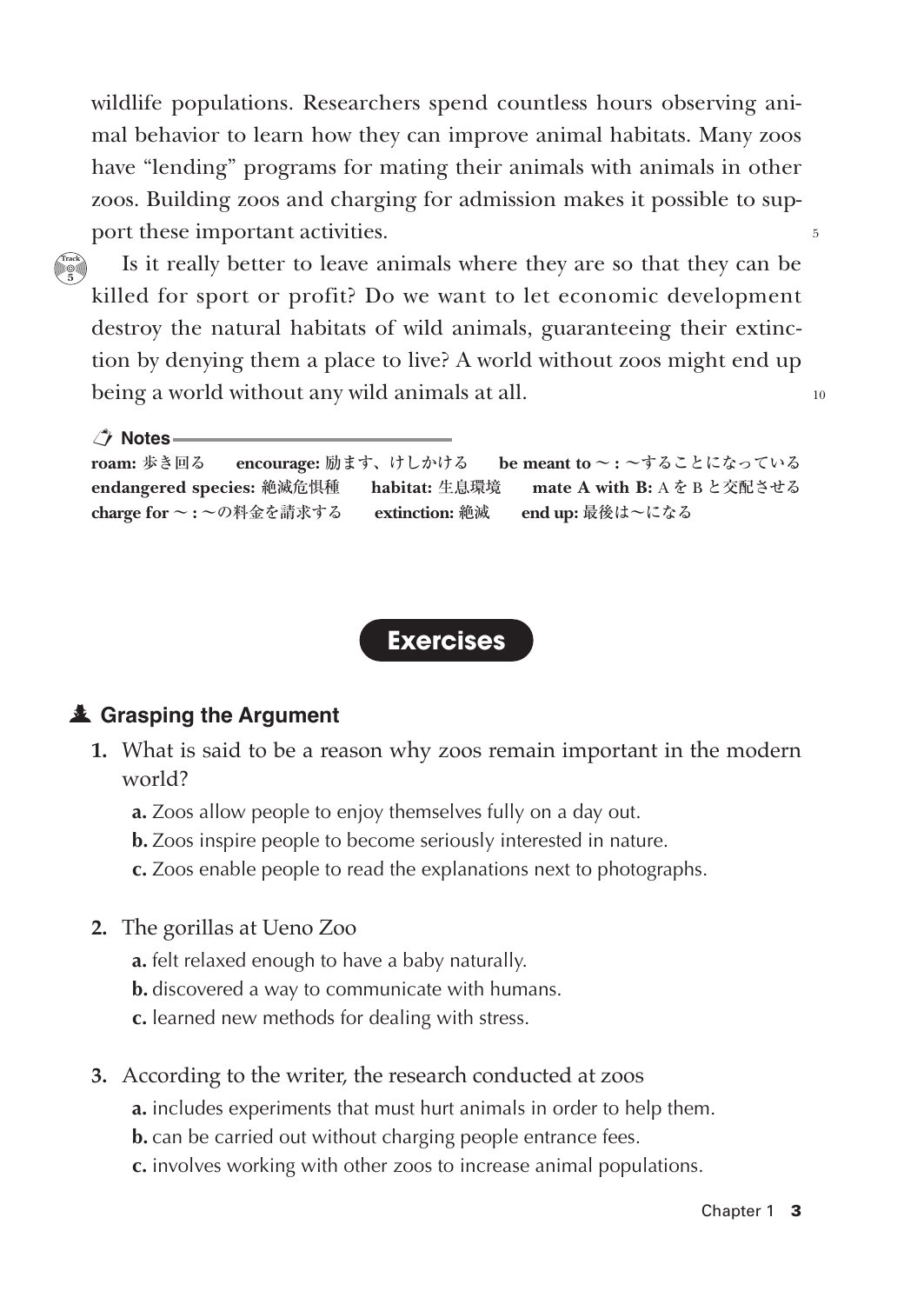### **Finding the Right Words** L

- **1.** Underline the expressions at the start of the first two paragraphs that make it clear that the writer is stating a strong opinion.
- **2.** Choose the word or expression that best completes each item and write it in the empty space.

| in fact | in other words |  | play an important role |
|---------|----------------|--|------------------------|
|---------|----------------|--|------------------------|

- **a.** Aquariums in educating people about ocean life.
- **b.**Some people think that the cheetah is the fastest animal on earth. a bird called a peregrine falcon can move much faster than a cheetah.
- **c.** As for me, I think cats are much less trouble to take care of than dogs. , I consider cats to be much better house pets.

# **Taking Part**

Name five animals that you would expect to see in a zoo.

**1. 2. 3. 4. 5. \_\_\_\_\_\_\_\_\_\_\_\_\_\_\_\_\_\_\_\_\_\_\_\_\_\_\_**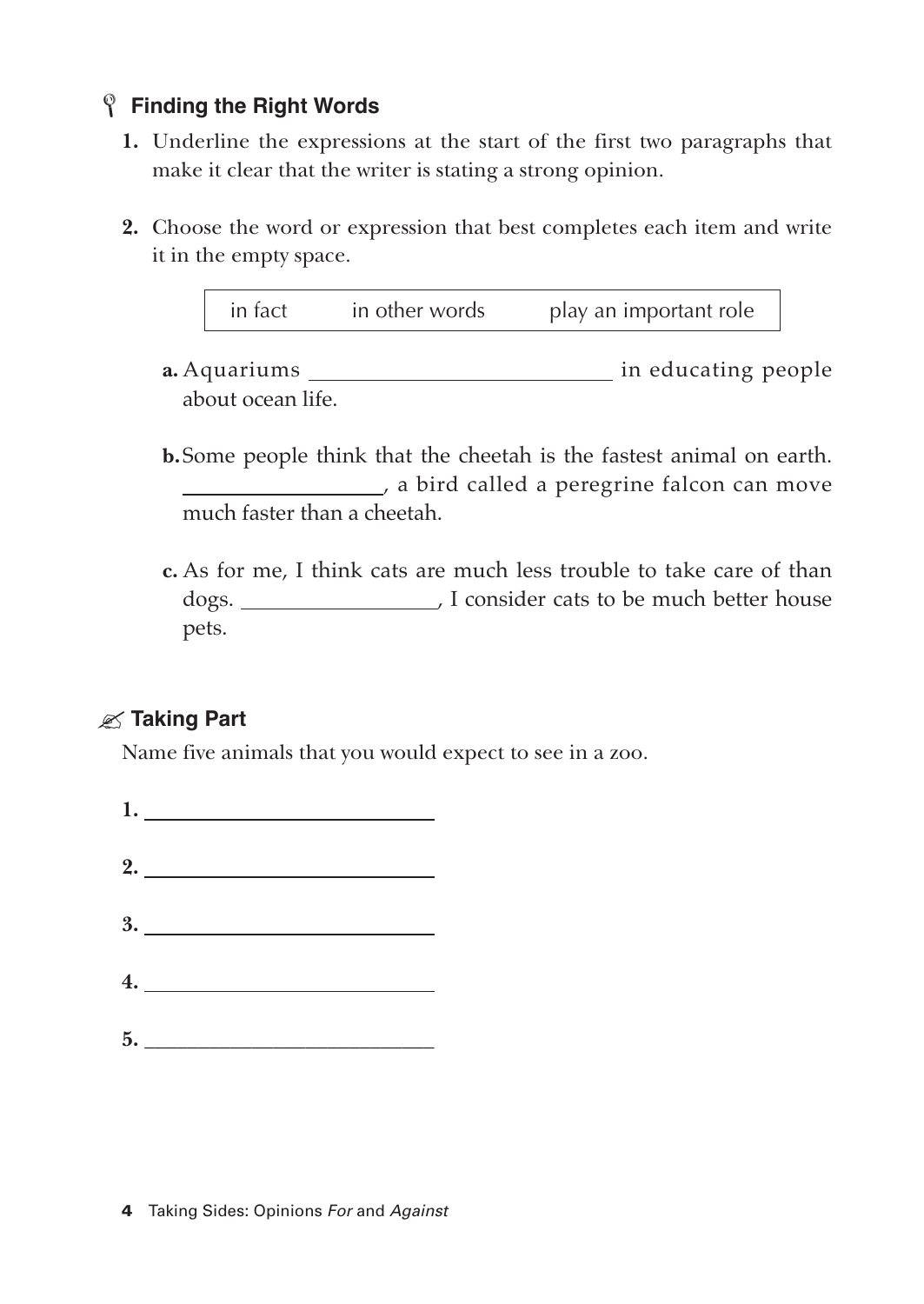### **Against**

 $\Box$ **Track**

**6**

**Track 7**

**Track 8**

#### **Replace zoos with something better**

Zoos should all be replaced by facilities devoted to protecting animal life. People have no right to keep animals shut up in cages just so they can enjoy watching them. It's meaningless to argue that we can remove the cages and let the animals roam freely—there simply isn't enough land for zoos to do that. Moreover, there is the very real possibility that 5 the animals might escape.

If you ask me, the idea that a "natural" environment can be created for wild animals is just wishful thinking. Wild animals are called "wild" for a reason, and the wild is where they belong. When animals are raised in any kind of captivity, they never learn the skills they need to survive on  $_{\rm 10}$ their own, and their offspring depend all their lives on human keepers. They can never be happy in a life like that. When all is said and done, wildlife parks are really no better for animals than regular zoos.

Instead of putting wild animals on display, we need to make it possible for them to return home. New facilities—we could call them "zooto-15 pias"—should be built to care for injured animals and help endangered species to reproduce. Contact with humans would be kept to a minimum, and as many animals as possible would be returned to the wild. If people still wanted to see the animals, thick glass barriers would be used to prevent diseases from spreading in either direction—and worldwide 20 when people travel.

We also need to be more realistic about what we can do to help animals. We certainly don't have to save every animal in danger of extinction—extinction is a natural process, too. As for education, modern technologies like streaming and virtual reality provide an obvious 25 answer. We hardly need to keep huge numbers of animals confined in small spaces just to satisfy human curiosity.

By making sure that more animals can return to their natural habitat, we can help maintain the world's ecosystem as a whole. Ultimately, that's what's best for animals and human beings alike.

30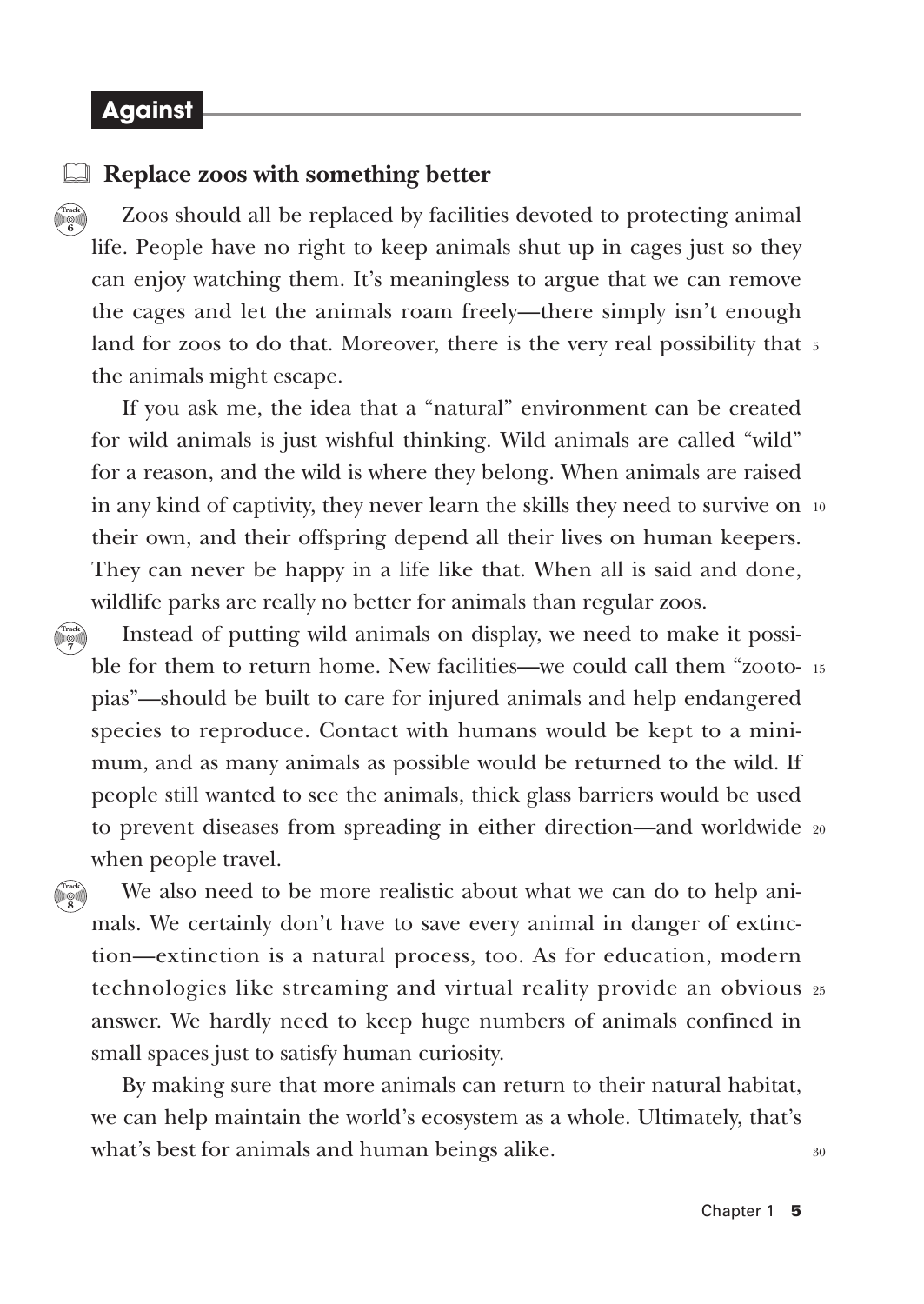#### **∠<sup>+</sup>** Notes –

**wishful thinking:** 希望的観測 **raise:** 育てる **captivity:** 監禁状態 **on one's own:** 自力で **offspring:** 子供 **no better than** ~ **:** ~も同然の **streaming:** ストリーミング配信・再生(イン ターネットなどを通じて、データをリアルタイムで再生する方式) **A and B alike:** A も B と等し く



# **Grasping the Argument**

- **1.** The writer notes that animals raised in captivity
	- **a.** have offspring who rely on humans to survive.
	- **b.** soon learn the skills they need to live in the wild.
	- **c.** enjoy a comfortable life inside modern zoos.
- **2.** "Zootopias" would
	- **a.** put animals into cages when they have a disease.
	- **b.** allow visitors to see and touch the animals.
	- **c.** try to return endangered species to the wild.
- **3.** What does the writer regard as a realistic approach to take?
	- **a.** We should make sure that no animal species is endangered.
	- **b.** There are some animal species that can be allowed to die out.
	- **c.** Education must be sacrificed in order to protect wild animals.

# **Finding the Right Words** L

- **1.** Underline the part of the third sentence that shows the writer's opinion of the idea that animals can roam freely in zoos.
- **2.** Choose the word or expression that best completes each item and write it in the empty space.

| devoted to | instead of | wishful thinking |
|------------|------------|------------------|
|------------|------------|------------------|

- **a.** The entire documentary was animals that live in the rainforest.
- **b.**It's to say that we can improve natural habitats when we allow our cities to grow so rapidly.